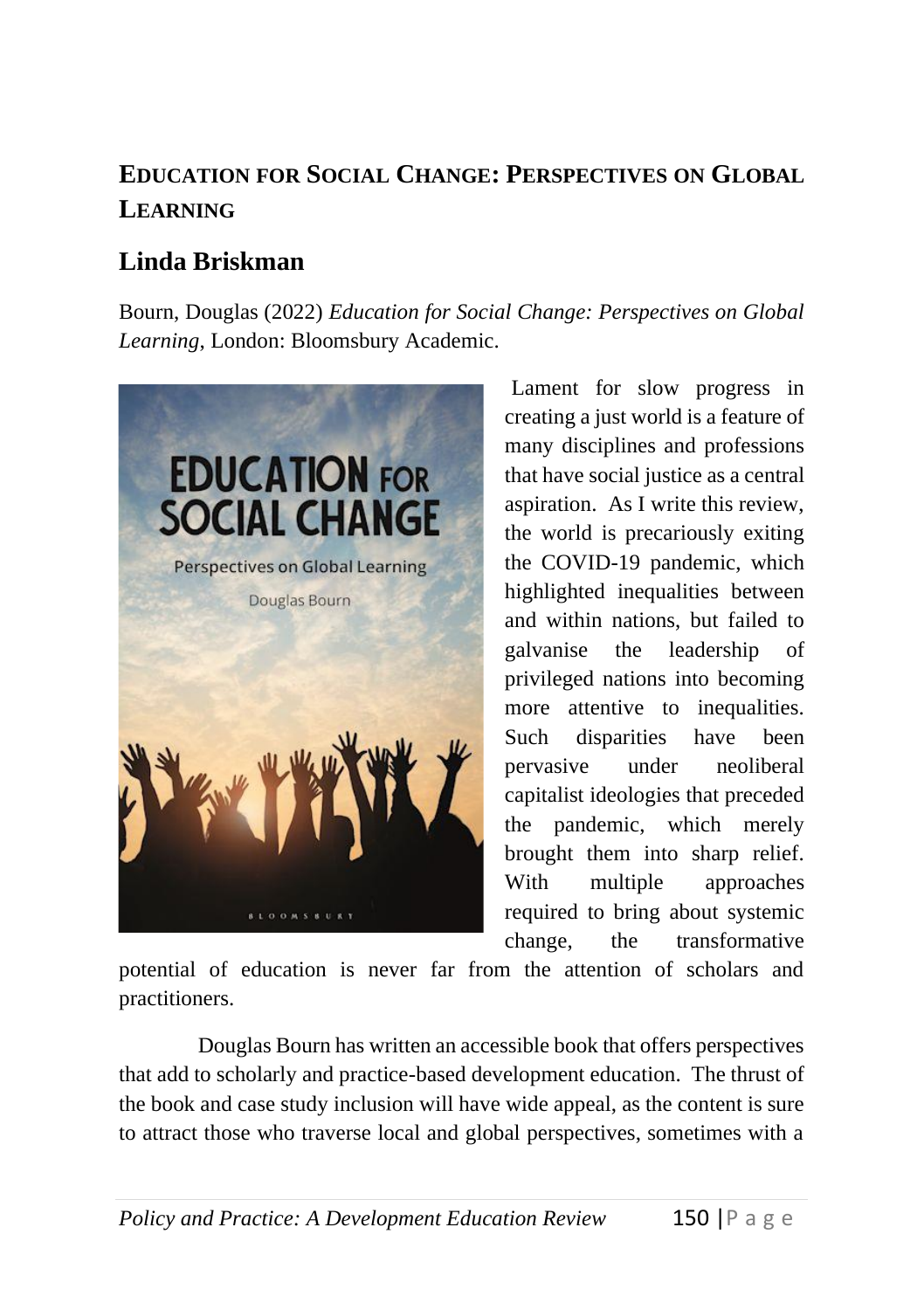degree of discomfort in generalising beyond their own contexts, and who seek knowledge and examples of how localised pedagogical innovation might guide the universal quest for global change. As a well-regarded Professor of Development Education at University College London, Bourn seeks to draw on his extensive knowledge and that of others in this valuable text.

It is an unconventional place to start, but the conclusion to the book succinctly explains the content and arguments of the previous chapters. As Bourn sums up, the volume showcases ways in which education can bring about social change and does so through historical and contemporary traditions and discourses that have informed sustainable and robust approaches. A unifying factor is the quest for social justice within a framework of transformative learning. His chapters delve into topics that are not often seen in texts that deal with pedagogy, such as in chapter four which proffers information on the development of socialism for a new society, which is a timely reminder when the global status quo is affixed to neoliberal thinking and the dominance of free enterprise markets.

The importance of civil society actors and organisations is highlighted in the text, first by outlining valuable theoretical and educational perspectives that draw on such luminaries as Paulo Freire, before moving to global illustrative examples through which we might learn. In challenging hegemonic approaches and orthodoxies, innovation and creativity are hallmarks for change. The role of young people is revered, giving heart to future prospects for activism for change.

Challenging educational orthodoxies can be a confronting task as normative approaches that codify the right to education are frequently privileged over content and pedagogies. Within a paradigm of creating democratic societies, as Bourn reflects in chapter two, democratic forms of education may be lacking. He takes us through different forms of democracy education and provides an illustration from South Africa. What seems central is that as transformative educators we must remove ourselves from the shackles of co-option as agents of the state, despite pervasive constraints. From my own experience as a tertiary educator committed to fostering action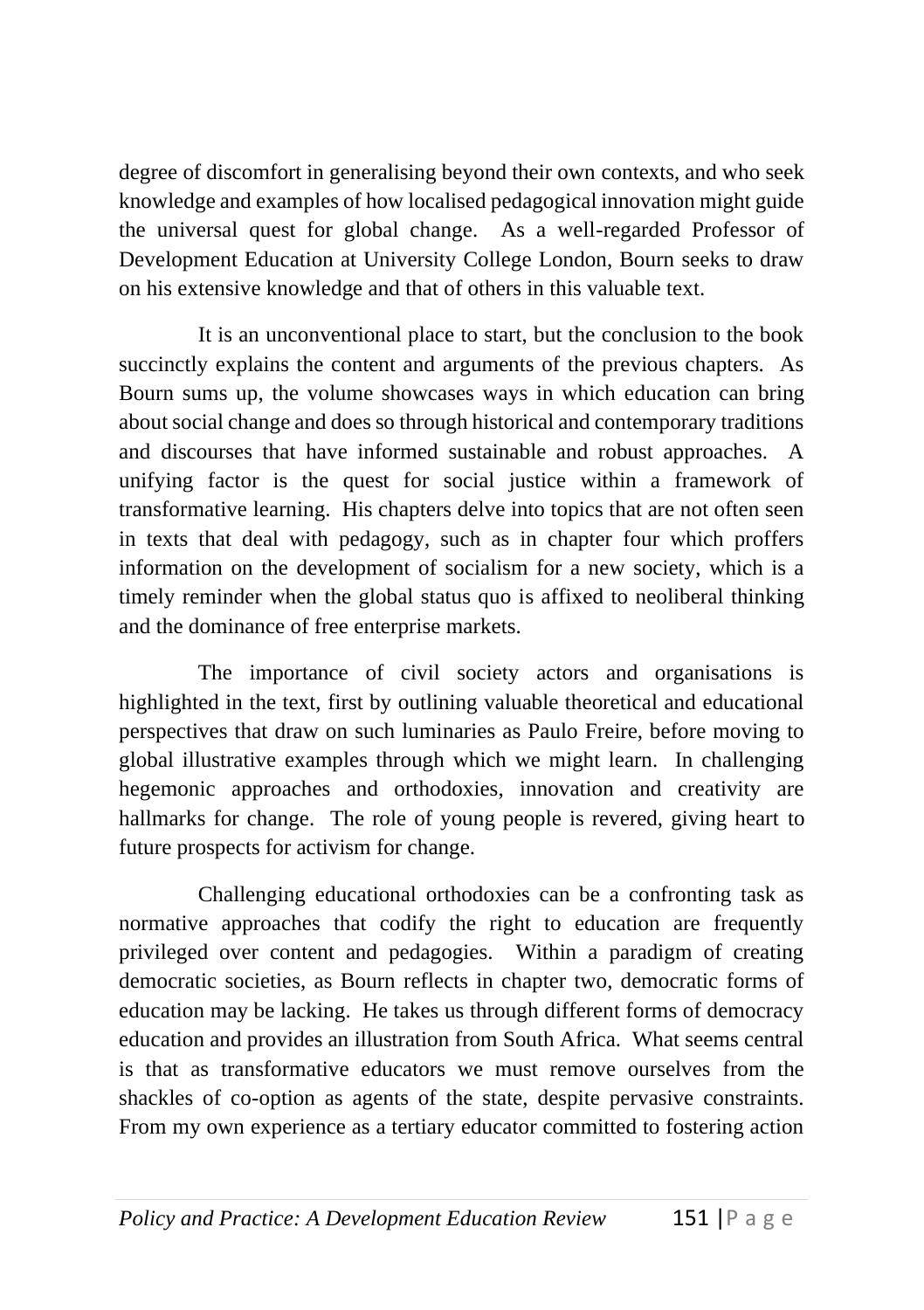for justice, it is somewhat of an anathema that new graduates are likely to be employed in formal organisations where there is an inevitable risk of collusion and compliance. With Bourn's text beside them in equal weighting to organisational policy documents, this can serve as a reminder for broader goals than those imparted in day-to-day practice.

Chapter three contains inspirational messages that serve to counteract organisational imperatives, dominant ideologies and the lure of the market. It leads readers to contemplate education as a liberation force, drawing from the work of Mahatma Gandhi, Julius Nyerere and Paulo Freire, and moving to tangible examples of Black liberation and the civil rights movement. Chapter five is compelling in disentangling the perceived tension between local/national and global approaches to social change. Here Bourn shows how global forces influence all aspects of life, ranging from climate emergency to the Black Lives Matter (BLM) movement, the latter which stunned the world into revived mobilisation following the 2020 police killing of George Floyd in the United States (US) and led to activists in other countries responding to the clarion call for solidarity that extended beyond the specific. Growing global leaders is a challenge and an example from Coventry University in the United Kingdom (UK) illustrates what can occur when students are equipped to take on these roles.

Chapter eight is one likely to resonate in the tertiary education sector. Expounding the role of teachers as agents of social change, it arguably echoes the values and approaches of those journal readers who toil as educators, seeking to transform future generations of social justice aspirants. Bourn poses a challenge to the conventional view of education as a one-way process, with the teacher as knowledge expert and the student the passive recipient. For those of us that have our classes filled with international students from non-western countries, many find it a humbling experience with the knowledge they bring to the classroom and the way we conceptualise and act upon teaching practices to be dynamic and open-minded.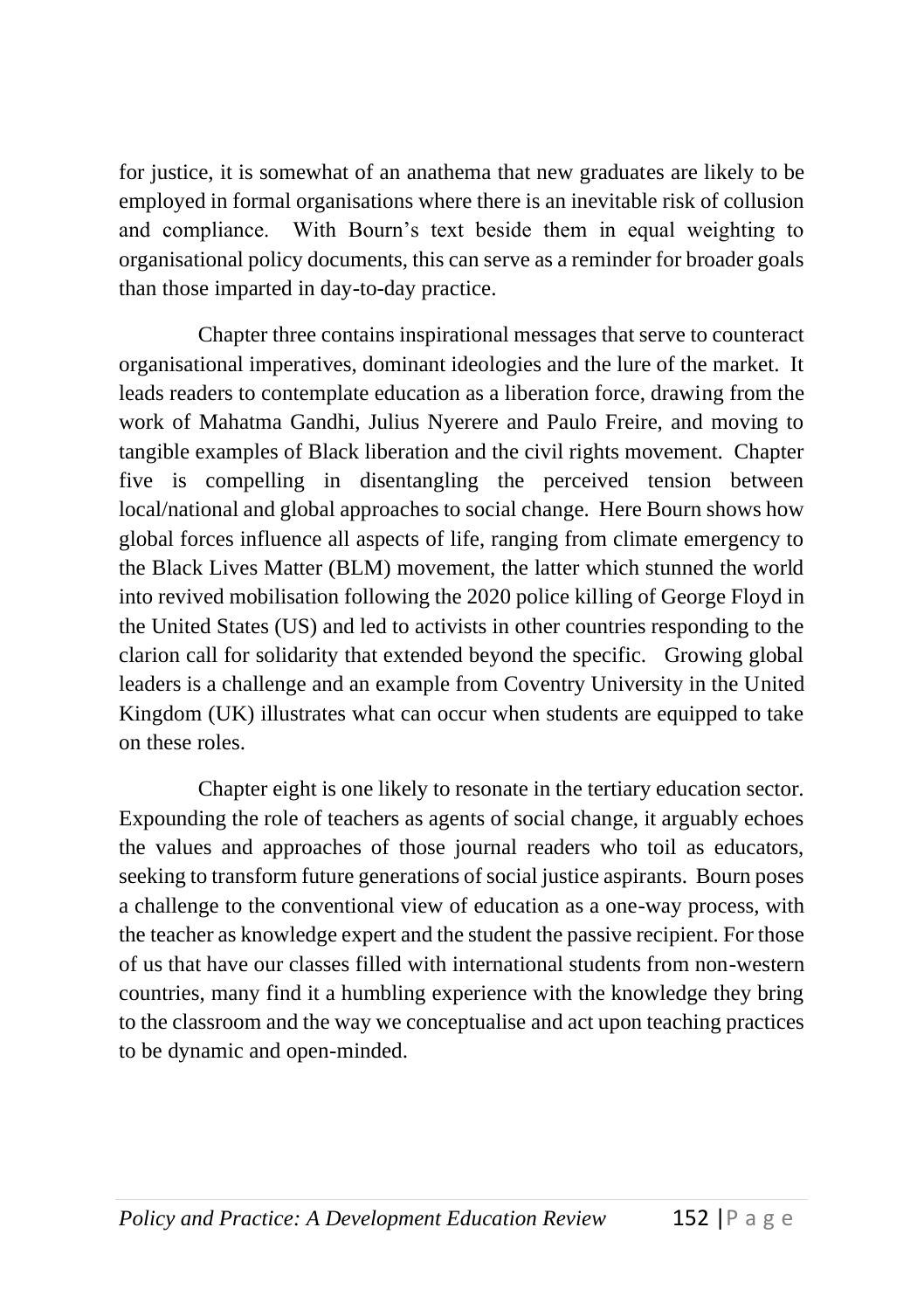It is to be commended how the author privileges the role of education to bring about the twinning of social justice and social change. Although exponents of development education are familiar with this notion, there are others who might learn from the wisdom that Bourn brings to such endeavours. It is sometimes more pragmatic for educators to focus on political and social movement activism as a separate entity, than to embrace what tends to be the slow grind of centring education at all levels in order to produce a change convergence between the theoretical drivers and practice. Recognising the potential of students to be lifelong learners as well as the role of formal and informal educators in striving to overcome local and global inequities and human rights violations, is an objective to which Bourn's work can contribute.

Although the book is written in an accessible style, its content is wide and dense. I read it from beginning to end (and in a brief review cannot give full justice to chapter content), but it is also a useful resource for those who wish to selectively engage with critiques and to learn from grounded approaches. In ending, I make reference to the final chapter twelve, that enhances understandings of the role of the United Nations (UN) including the in-progress Sustainable Development Goals, as the UN receives mixed responses in development education schools of thought. What I interpret from Bourn is that rather than embracing received wisdom, it is crucial to continually engage in analysis and unravelling that critiques the ideas propagated by powerful institutions, as opposed to grassroots movements. Showcasing the work of people of courage and conviction to bring about change, including at micro levels and by students, combine to reveal that creating a better world is a global quest and achievable if momentum can be maintained and goodwill cultivated.

A book released around the same time as Bourn's is Offord et al.'s (2021) edited interdisciplinary collection on how pedagogies of human rights might activate social and cultural change. These two works are complementary, with Douglas Bourn delving into the realm of global learning as the title reveals and Offord's focusing on human rights praxis. Although each can be read separately, this timely convergence adds to the suite of